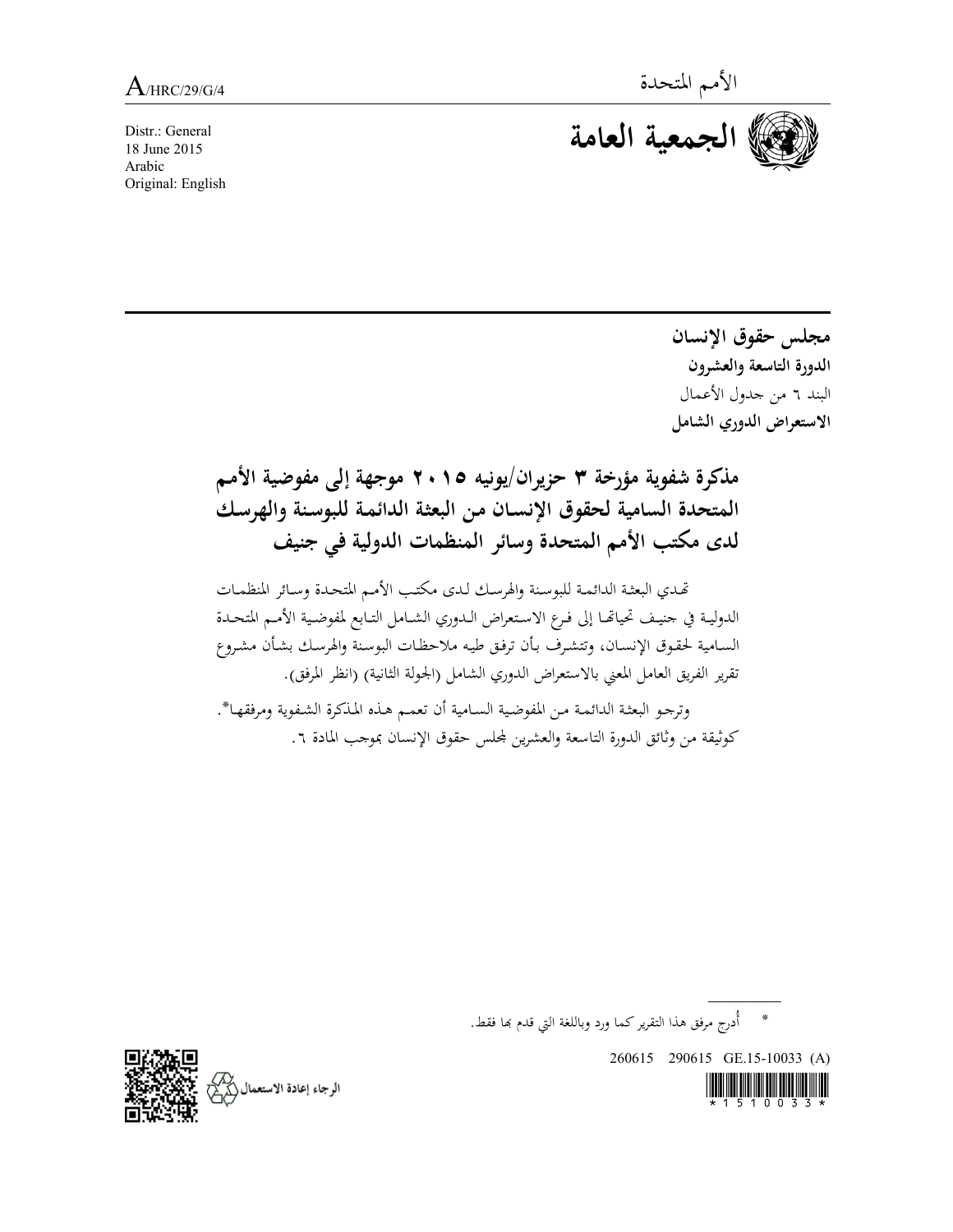*[English only]*

# **Observations of Bosnia and Herzegovina on the draft report of the Working Group on the Universal Periodic Review – Second cycle (A/HRC/WG.6/20/L.X)**

### **Rights of the Child**

**Recommendations 107.1. and 107.2., 107.106., 107.107., 107.18., 107.25., 107.70. 107.75., 107.76., 107.77., 107.79., 107.101., 107.140., 107.141., 107.142., 107.144. and 107.145. are accepted.**

**Recommendations 107.19., 107.74., 107.78., 107.88., 107.135. and 107.147. are partially accepted.**

# **Recommendation 107.19**

As a continuation of on-going activities to implement the UN Convention on the Rights of the Child, in July 2011, the Council of Ministers adopted the Action Plan for Children in Bosnia and Herzegovina for the period 2011 – 2014, which defined the priority objectives and measures to take for the protection of children. The Republika Srpska Government believes that the development of programmes to protect children is within exclusive competence of the Entities, while the Government of the Federation of Bosnia and Herzegovina has accepted the recommendation. The recommendation is acceptable insofar as it relates to possible recruitment and use of children in armed conflicts and to fulfilment of international obligations and commitments under international conventions.

### **Recommendation 107.74**

Bosnia and Herzegovina has continued follow-up activities to improve the human rights of children in BiH and implement the recommendation of the Committee on the Rights of the Child. The Republika Srpska Government has reported that the implementation of the Family Law, the Criminal Code and the Law on Misdemeanours ensured adequate protection of the child from all forms of violence and abuse in accordance with international standards, while the Government of the Federation of Bosnia and Herzegovina has accepted the recommendation. The recommendation is acceptable insofar as it relates to the process of harmonization of the laws applicable in BiH.

# **Recommendation 107.78**

Owing to a continuous process of accession to new conventions and protocols as well as to recommendations of CRC, Bosnia and Herzegovina should further improve the existing laws that apply in BiH. The position of the Republika Srpska Government is that this Entity's most recent amendments to the Criminal Code have brought about compliance with international conventions and standards, while the Government of the Federation of Bosnia and Herzegovina has accepted the recommendation. The recommendation is acceptable insofar as it relates to the further process of bringing the legislation into line not only with UN international standards but also with EU acquis standards at the appropriate levels of government in accordance with the constitutional competences of Bosnia and Herzegovina and Entities.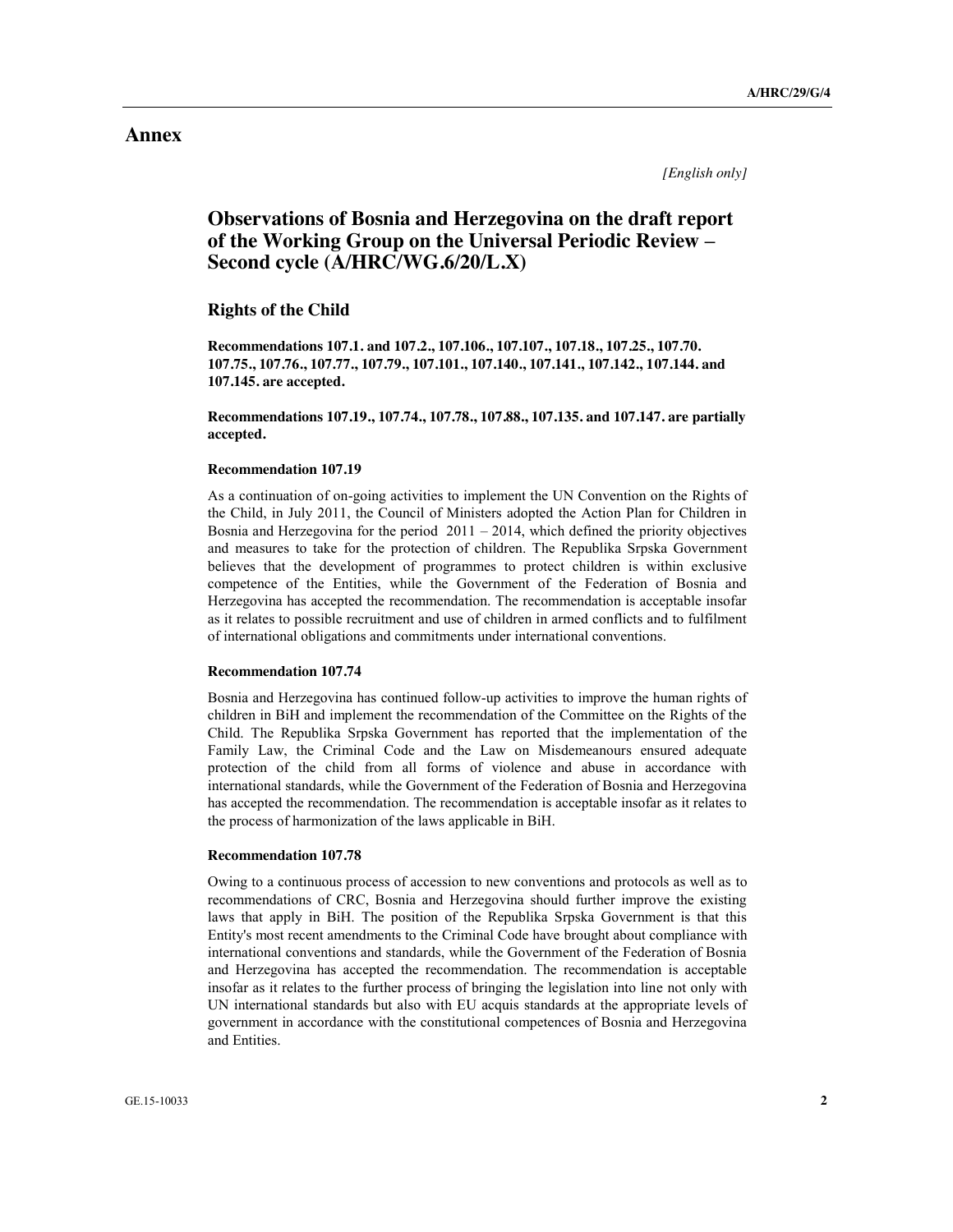#### **Recommendation 107.88**

In January 2015, the Council of Ministers adopted an analytical report on the implementation of the 2011 – 2014 Action Plan for Children, which was based on an assessment of the degree the measures had been implemented. The position of the Republika Srpska Government is that a comprehensive national law on the rights of the child cannot be enacted, because this is a matter within competence of Entities, while the Government of the Federation of Bosnia and Herzegovina has accepted the recommendation. The recommendation is acceptable insofar as it relates to ensuring the effective ways of reporting violence against children and to taking initiatives for the adoption of the Framework Law on the Rights of the Child at the state level.

### **Recommendation 107.135**

In accordance with the Constitution of Bosnia and Herzegovina, the Republika Srpska, ten cantons in the Federation of BiH and Brcko District of BiH have complete and undivided competence over education. The position of the Republika Srpska Government is that the recommendation conflicts with the constitutional competencies over education, while the Government of the Federation of Bosnia and Herzegovina has accepted the recommendation. The recommendation is acceptable insofar as it relates to all levels of government ensuring that the content of school textbooks promotes and encourages tolerance among ethnic minority groups in BiH.

# **Recommendation 107.147**

In accordance with the Constitution of Bosnia and Herzegovina, the Republika Srpska, ten cantons in the Federation of BiH and Brcko District of BiH have complete and undivided competence over education. The position of the Republika Srpska Government is that that the recommendation conflicts with the constitutional competencies over education, while the Government of the Federation of Bosnia and Herzegovina and appropriate cantonal ministries that transmitted their positions have accepted the recommendation. The recommendation is acceptable insofar as it relates to taking an initiative to design a single harmonized national school core curriculum, agreed upon by the representatives of the country's ethnic groups and national minorities of BiH.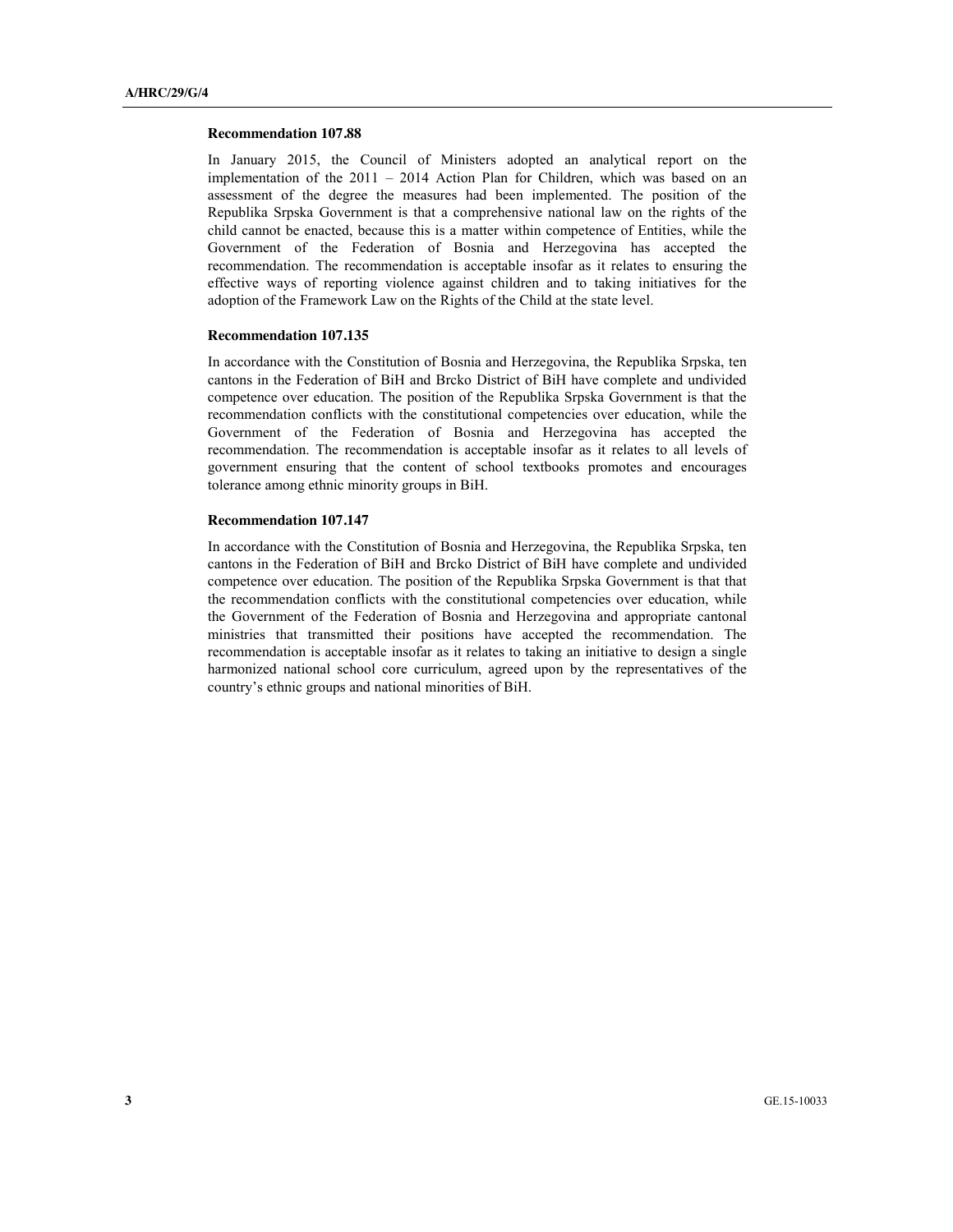### **Constitutional changes**

**Recommendations 107.3., 107.123., 107.124., 107.125., 107.126., 107.127., 107.128. and 107.129. are accepted.** 

### **Justice and anti-discrimination**

**Recommendations 107.4. and 107.57. are accepted.**

# **Effective judiciary in human rights protection**

**Recommendations 107.92., 107.93. and 107.101. are accepted.**

### **Recommendations 107.94., 107.95., 107.96. are partially accepted**

#### **Recommendation 107.94**

Bosnia and Herzegovina applies four laws relating to the protection of witnesses that need continued coordination and improvement. The position regarding the quality of witness protection is different, with the Ministry of Security and the Government of the Federation being in favour of this recommendation and the Republika Srpska Government having the position that this Entity adequately implements the witness protection program.

#### **Recommendation 107.95.**

With regard to transfer of competences, the Enitity Governments in Bosnia and Herzegovina have different positions, the Republika Srpska Government having the position that it does not accept transfer of competences from the Entities to the level of Bosnia and Herzegovina.

This recommendation is inconsistent with the Constitution of BiH, Entity constitutions and recommendations from structural dialogue on judicial reform between the EU and BiH.

### **Recommendation 107.96.**

The position of the Republika Srpska is that it does not accept this recommendation because the legal provisions governing preventive detention fully complies with international standards in this area and due process is ensured in all cases of detention without any exceptions.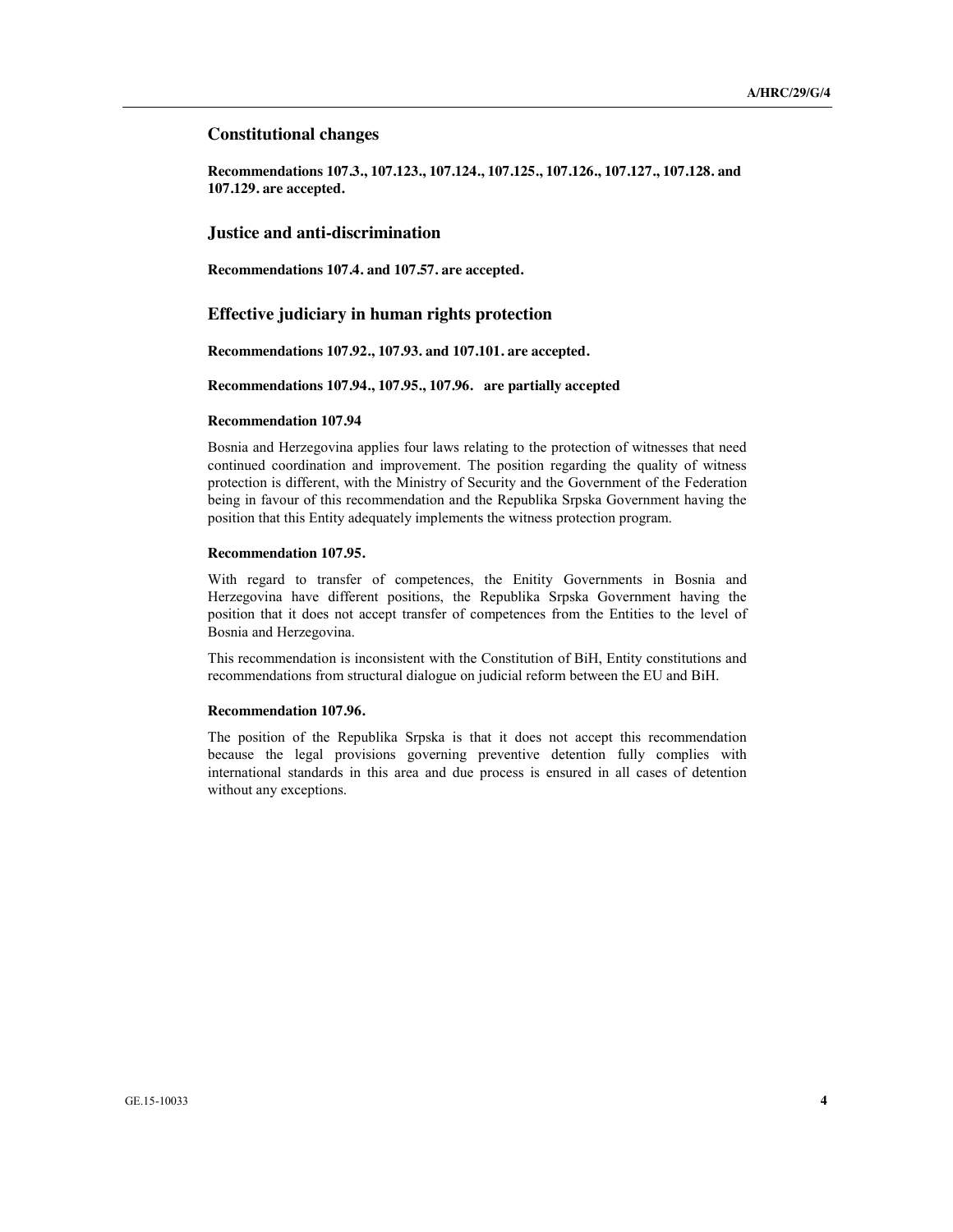### **Human rights promotion and protection**

**Recommendations 107.5., 107.104., 107.105., 107.16., 107.17., 107.21., 107.23. and 107.122. are accepted.**

# **Ombudsmen**

**Recommendations 107.6., 107.7., 107.8., 107.9., 107.10., 107.11. and 107.12. are accepted.**

### **Recommendations 107.13., 107.14. and 107.15. are partially accepted**

The establishment of the National Preventive Mechanism (NPM) under the Optional Protocol to the UN Convention against Torture is an activity that the authorities of Bosnia and Herzegovina are trying to implement, but there are different positions in connection with the establishment of modalities of this mechanism. The Republika Srpska Government suggests that the prevention mechanisms should be established at all levels in accordance with multilayer division of competences, but the positions of other institutions concerned is that they support the establishment of a NPM; so, activities to fulfil obligations under the Optional Protocol to the UN Convention against Torture will continue in the future.

# **Vulnerable group rights**

**Recommendations 107.20., 107.22., 107.26., 107.37., 107.39. 107.50., 107.51., 107.52., 107.53., 107.58., 107.98. 107.136., 107.139. and 107.143. are accepted**

# **Recommendations 107.59., 107.60., 107.61., 107.62., 107.63. and 107.64. are partially accepted**

Bosnia and Herzegovina is taking steps to pass and harmonize laws relating to processing of war crimes cases and sexual violence cases following international standards and programmes designed to ensure effective access to justice for all victims of wartime sexual violence and to thoroughly investigate acts of sexual violence committed during the conflict. In recent years, the judiciary and other relevant authorities have significantly improved and accelerated procedures related to the provision of justice, reparation and rehabilitation to the victims of wartime rape and sexual violence. The Republika Srpska Government has not accepted these recommendations expressing the opinion that most of these activities have already been implemented while the position of the Government of the Federation of BiH and the authorities at the level of Bosnia and Herzegovina is that, based on this recommendation, further activities should be intensified to improve their protection.

Bosnia and Herzegovina makes efforts to implement the National War Crimes Prosecution Strategy and to amend the Criminal Code regarding the definition of war crimes of sexual violence in accordance with international standards.

Training of judges and prosecutors in BiH is carried out by the Entity training centres with a view to making progress in resolving pending cases, as well as those involving war crimes and sexual violence.

With regard to the recommendation relating to different types of initiatives and analysis of the situation with recommendations given and the recommendations relating to the implementation of the Council of Europe Convention on Preventing and Combating Violence against Women and Domestic Violence, the Republika Srpska has taken a position that these recommendations should be partially accepted.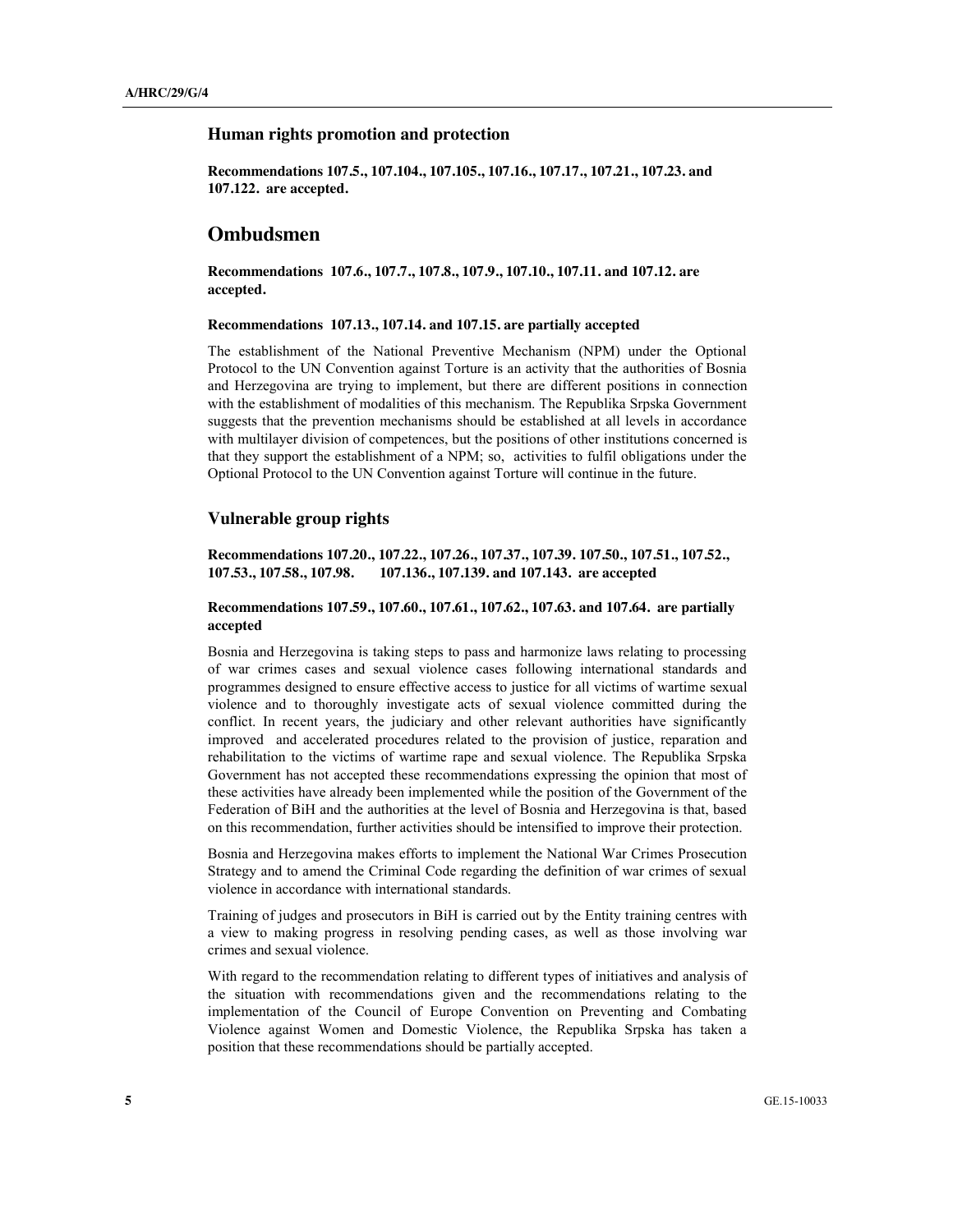### **Recommendations 107.97., 107.99., 107.100. and 107.134. are partially accepted.**

#### **Recommendation 107.97**

Bosnia and Herzegovina has sought to get agreement on a legal solution to the rights of victims of torture in BiH, in which a proposal for solution to the reparation / compensation to victims of torture is to be regulated in a uniform way for all victims of torture in BiH. Given there are still different views on this issue by the Entity governments, in the coming period we expect reconciliation of the opinions of the Entity governments and relevant authorities of Bosnia and Herzegovina in terms of the legal solutions that will meet the needs of BiH and regulate the rights of victims of torture and the right to reparation / compensation.

#### **Recommendation 107.99**

Bosnia and Herzegovina will take actions to harmonize the BiH Criminal Code applied in war crimes cases, to define adequately the condition of victims of war and to provide necessary reparation. The Republika Srpska Government has already amended the Criminal Code to bring it in line with international conventions and standards in this matter and it is up to the Federation of BiH to make the same amendments.

#### **Recommendation 107.100**

Bosnia and Herzegovina authorities have been trying to harmonize the penal code applied in cases of war crimes. We remind you that the 18 July 2013 judgment of the European Court of Human Rights in Maktouf and Damjanovic against Bosnia and Herzegovina found that there had been a violation of Article 7, paragraph 1 of the European Convention for the Protection of Human Rights and Fundamental Freedoms in this particular case, i.e. that the 2003 Criminal Code was incorrectly applied instead of the 1976 SFRY Criminal Code in this particular case.

The Republika Srpska has partially accepted this recommendation with the position that we should apply the law in force at the time of the offense and a new law should be applied only if it is more favourable for the perpetrator. This correct position was confirmed by the judgments of the Court of Human Rights in Strasbourg. The Government of the Federation of BiH has not accepted this recommendation.

### **Recommendation 107.134**

Bosnia and Herzegovina has a system in which all people in Bosnia Herzegovina including returnees, people with disabilities or Roma have access to public services, including health care and education without any discriminatory provisions in the valid legislation. The Government of the Federation of Bosnia and Herzegovina has not accepted this recommendation, while the Republika Srpska Government has accepted this recommendation. The recommendation is acceptable insofar as it relates to the improvement of this system of access to public services, including health care and education without any discriminatory provisions in the valid legislation.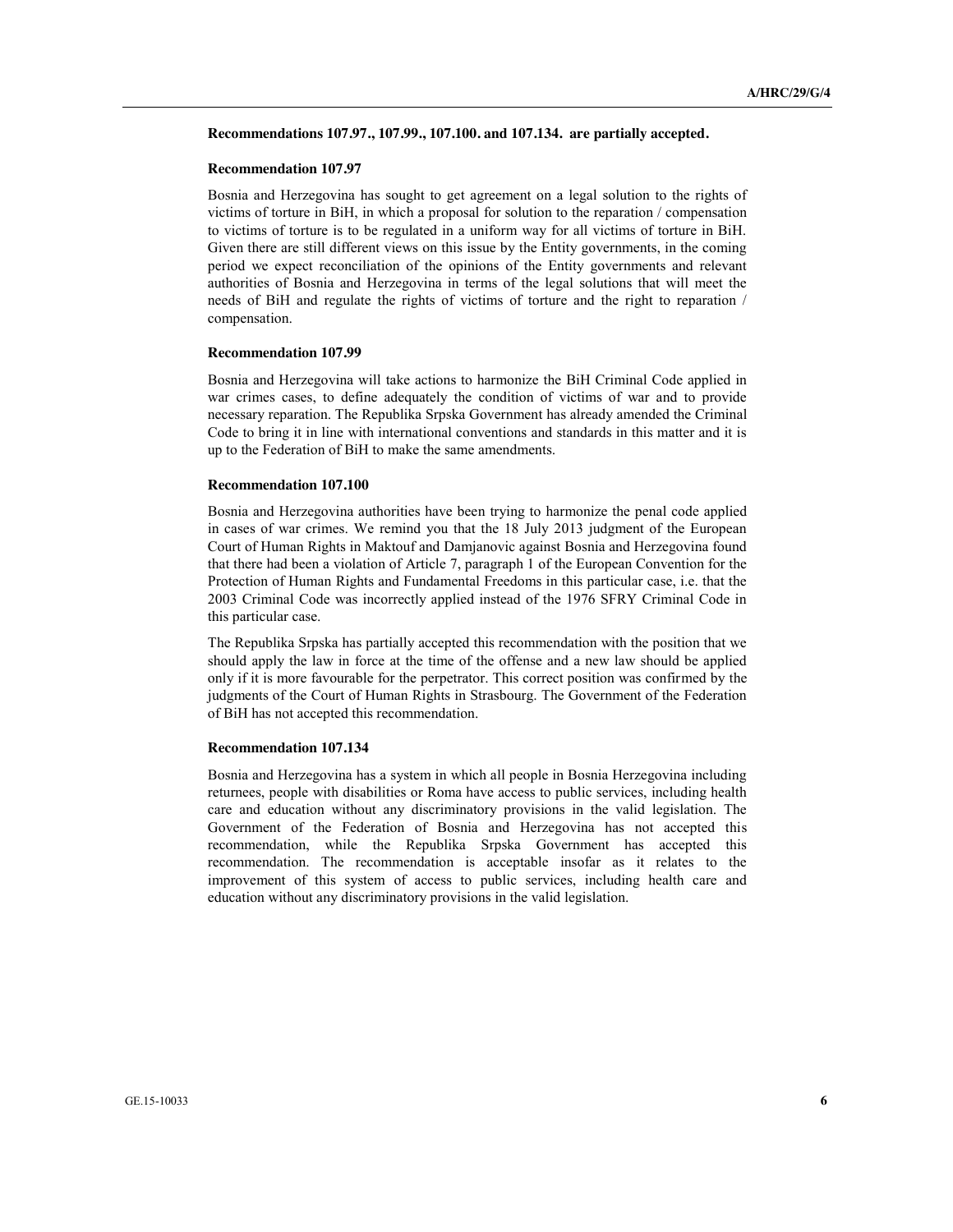### **Capacity building in the area of anti-discrimination**

# **Recommendations 107.24., 107.28., 107.29., 107.38., 107.39. and 107.142. are accepted.**

### **Recommendation 107.27. and 107.30. are partially accepted.**

Bosnia and Herzegovina authorities have partially accepted recommendations 106.27. and 106.30. given by the Human Rights Council. The recommendations relate to the development of a national plan to combat discrimination and an anti-discrimination strategy and enforcement of the Law on the Prohibition of Discrimination. The Law on the Prohibition of Discrimination was passed in 2009 and guarantees that any person or group of persons who are considered to be discriminated against may seek protection of their rights in existing judicial and administrative proceedings. Bosnia and Herzegovina is a signatory to numerous international instruments that promote and protect human rights and freedoms and respects the principle of non-discrimination in various areas of social life. On the basis of data collected, BiH continuously reports to the international human rights bodies on the implementation of international agreements of multilateral character that it has signed, ratified or accepted by succession.

The Republika Srpska Government has taken the position that a national plan to combat discrimination and an anti-discrimination strategy should be developed at the Entity level due to constitutional competences in the fields that this matter covers. The recommendations have been accepted by the Federation of Bosnia and Herzegovina and Brčko District of Bosnia and Herzegovina.

# **Gender equality**

# **Recommendations 107.32., 107.34., 107.35., 107.36., 107.130., 107.131., 107.132. and 107.133. are accepted.**

### **Recommendation 107.33. is partially accepted.**

The Law on Gender Equality is continuously developed through the activities of the Agency for Gender Equality and Entity gender centres and the second part of the recommendations relating to constitutional provisions prohibiting discrimination against women have already been incorporated in the provisions of the Constitutions of BiH and Entities prohibiting discrimination on the grounds of sex.

# **Minority rights**

**Recommendations 107.31., 107.40., 107.47., 107.108., 107.109., 107.119., 107.120., 107.121., 107.138., 107.146., 107.159., 107.160., 107.161., 107.162. and 107.163. are accepted.**

# **Recommendation 107.46. is not accepted-**

Laws in Bosnia and Herzegovina do not contain discriminatory provisions.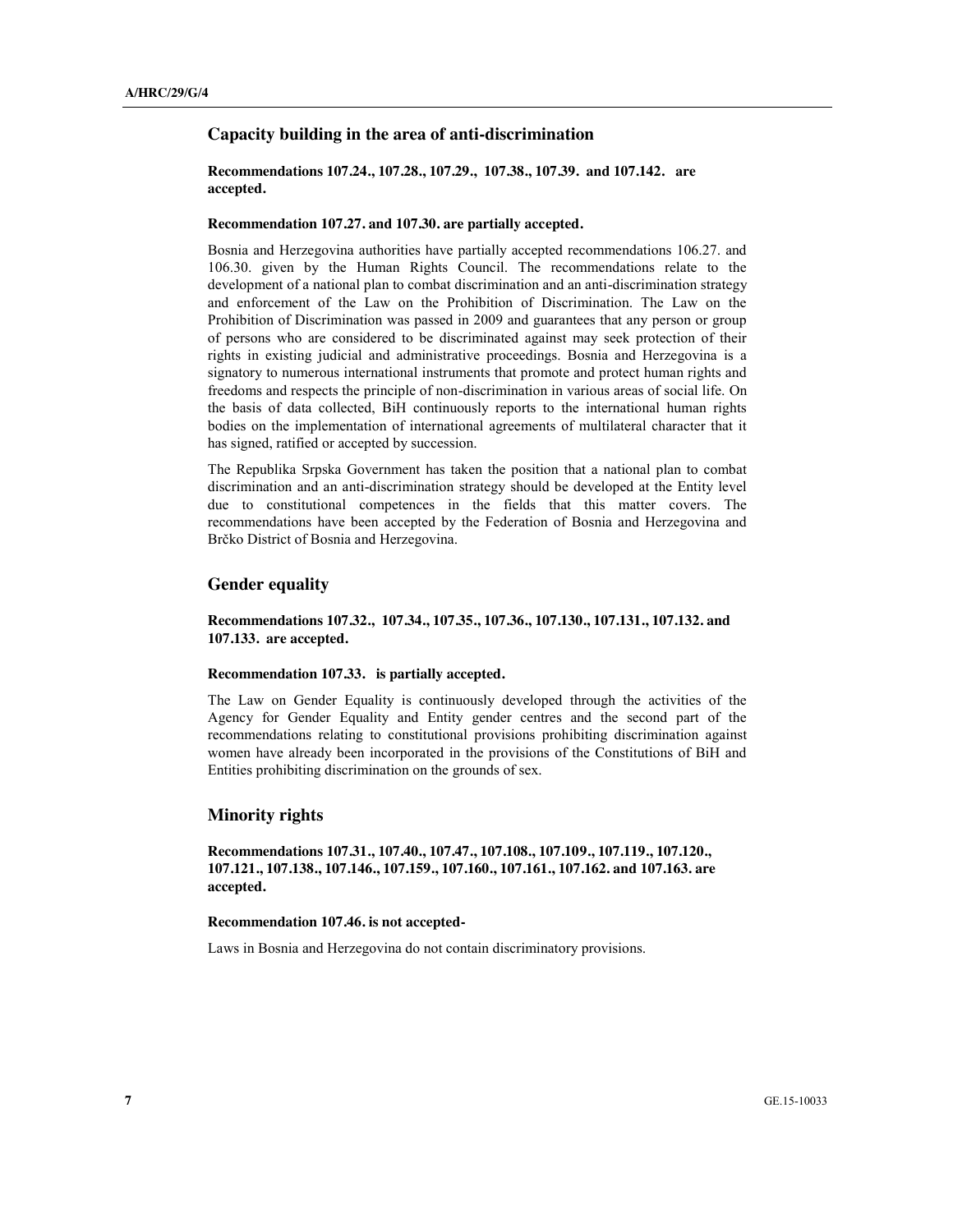### **Hate speech**

**Recommendations 107.41., 107.42., 107.43. and 107.45. are accepted.**

### **Recommendation 107.44. is partially accepted.**

Bosnia and Herzegovina makes efforts to strengthen legislation to combat incitement to hate and discrimination on the grounds of ethnicity, culture, religion or nationality. The recommendation has been partially accepted as the Republika Srpska Government has taken the position that the most recent amendments to the Criminal Code of the Republika Srpska have already criminalized and punishes hate speech and criminal offenses motivated by hatred. The Government of the Federation of Bosnia and Herzegovina has accepted this recommendation.

# **Freedom of religion**

**Recommendations 107.48., 107.49. and 107.110. are accepted.**

**Recommendation 107.54. is accepted.**

# **Death penalty abolition**

**Recommendations 107.55. and 107.56. are accepted .**

# **Protection from domestic violence**

**Recommendations 107.67., 107.68. and 107.69. are accepted.**

### **Recommendation 107.65., 107.66. 107.71. and 107.72. are partially accepted.**

Bosnia and Herzegovina has partially accepted this recommendation, given it has established a system of monitoring and implementing the legislation to combat domestic violence and other forms of violence against women, which needs to be strengthened and improved as planned in the future.

Bosnia and Herzegovina carries out activities to develop a framework strategy for the implementation of the Framework Convention for the Prevention and Protection Against Domestic Violence, while basic competences of institutions that will implement the strategy are competences at the level of Entities. The position of the Republika Srpska Government is that it is necessary to adopt guidelines for the implementation of the Convention and each institution should define concrete measures.

Bosnia and Herzegovina is making efforts to harmonize the law on sexual and domestic violence with a view to punishing every act of violence against women, while the Republika Srpska considers that the legal protection is afforded to victims of domestic violence and violence against women through the Criminal Code and the Law on Misdemeanour of RS, so the legal preconditions for zero tolerance for this kind of violence have been created. The present legal solutions are fully in line with international standards in this area.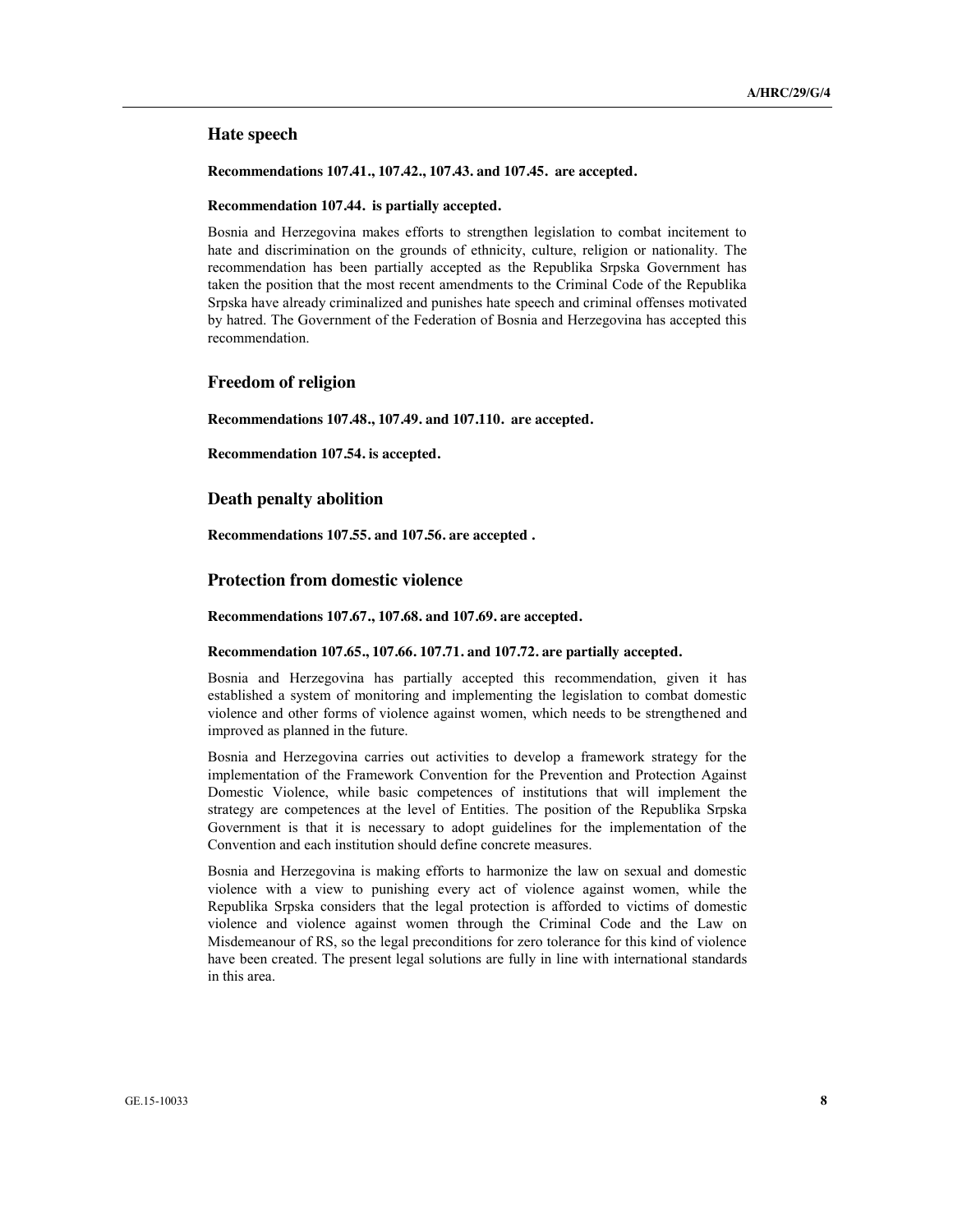### **Trafficking in human beings**

**Recommendations 107.73., 107.76., 107.81., 107.82., 107.83., 107.84., 107.86., 107.87., 107.89., 107.90. and 107.91. are accepted.**

### **Recommendation 107.80. i 107.85. are partially accepted.**

Bosnia and Herzegovina has a system of updating trafficking victims based in the BiH Ministry of Security and a system of support for victims of human trafficking which is funded from the budget of the Ministry of Security for foreign trafficking victims and from the budget of the Ministry for Human Rights and Refugees for national victims of trafficking. The position of the Republika Srpska Government is that the existing data collection system should be adjusted in accordance with responsibilities of other authorities. The recommendation is acceptable insofar it applies to improvement of the system for providing assistance and support to victims of human trafficking.

# **Corruption**

**Recommendations 107.102. and 107.103. are accepted.**

# **Freedom of expression and the free media**

**Recommendations 107.111., 107.112,. 107.113., 107.114., 107.115., 107.116. and 107.117. are accepted.**

# **Freedom of assembly**

**Recommendation 107.118. is accepted.**

### **Protection of persons with disabilities**

**Recommendations 107.148., 107.149., 107.153., 107.154., 107.157. and 107.158. are accepted.**

# **Recommendation 107.150., 107.151., 107.152., 107.155. and 107.156. are partially accepted.**

The Entities have exclusive competence over the protection of persons with disabilities. The Republika Srpska Government did not support development of a unified National Action Plan in the field of people with disabilities on the basis of the UN Convention on People with Disabilities as BiH had already designed "Disability Policy in Bosnia and Herzegovina" and adopted "Action Plan of the Council of Europe to promote the rights and full participation in society of people with disabilities: Improving the quality of life of people with disabilities in Europe, 206-2015". The Council of Ministers has formed a Council for Persons with Disabilities BiH, as an advisory and coordinating body that helps in monitoring the implementation of the UN Convention for Persons with Disabilities and the Entity governments and BD have already adopted the Strategy for the equalization of opportunities for persons with disabilities and formed bodies to monitor the strategy implementation.